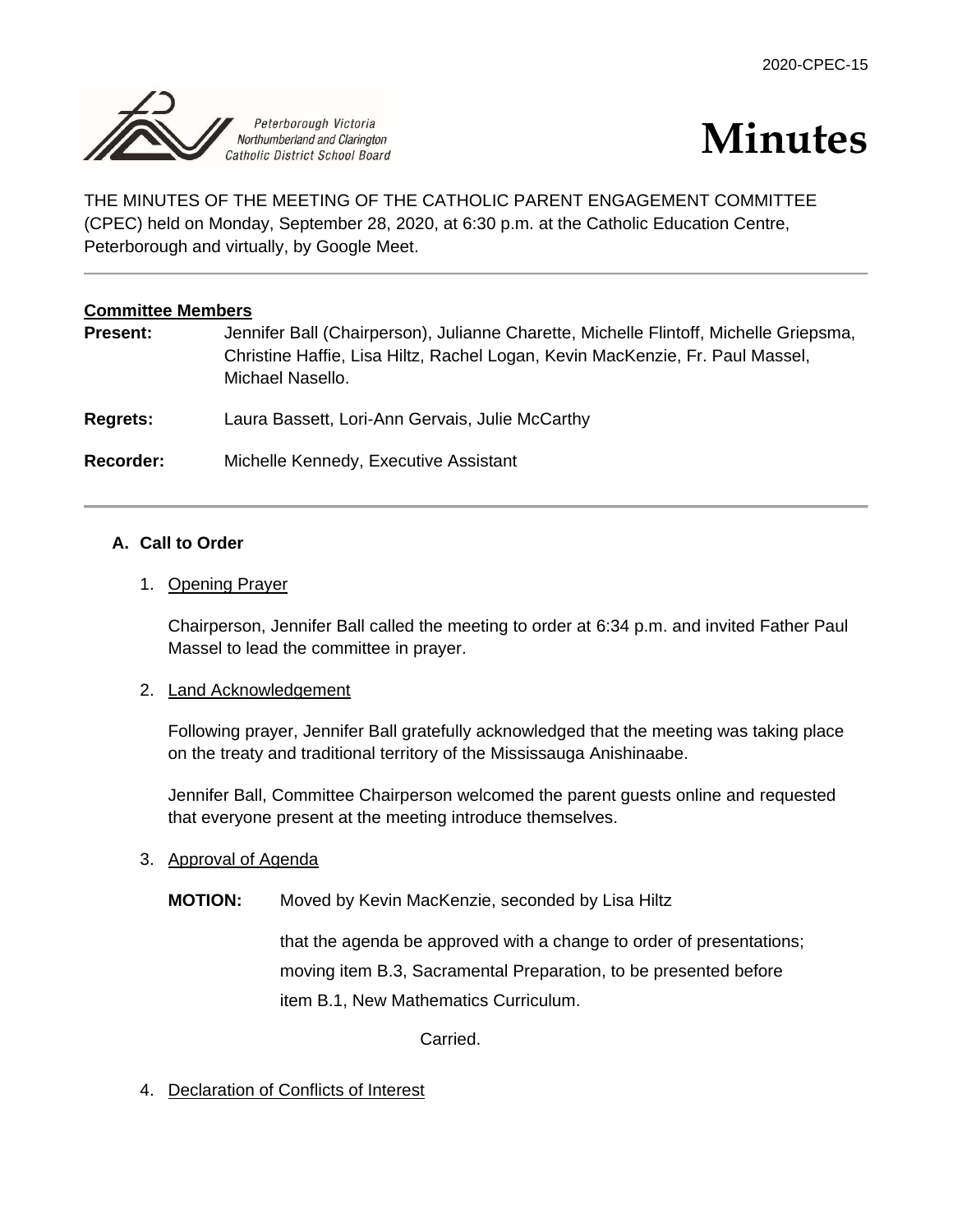Committee members Lisa Hiltz and Rachel Logan each declared their employment with the Peterborough Victoria Northumberland and Clarington Catholic District School Board as a conflict of interest.

5. Approval of the Minutes of the June 1, 2020 meeting.

**MOTION:** Moved by Kevin MacKenzie, seconded by Rachel Logan

that the minutes from the meeting held on June 1, 2020, be approved.

Carried.

# 6. Business Arising from the Minutes

There was no business arising from the minutes.

# **B. Recommended Actions/Presentations:**

#### 3. Sacramental Preparation.

Stephen O'Sullivan, Superintendent of Learning, introduced Donna Goheen, Learning Consultant for Religious Education and Family Life and Father Paul Massell, Board Chaplain and Faith Animator. Father Paul Massel and Donna Goheen gave a presentation to the committee about Sacramental Preparation, which the Diocese of Peterborough has shifted to an online model, due to COVID-19. The diocese recognizes and relies on the collaboration of teachers in the preparation of students. Teachers will use the resource "Growing in Faith, Growing in Christ" and the sacramental content available as well as the Chosen Video series that is now available online. Students who are learning at home through the Virtual School are able to use the same resources. This collaboration will strengthen the Home, School, Parish partnerships in the students' preparation for making their sacrament.

Michael Nasello, Director of Education noted that Bishop Daniel Miehm has recorded a Mass that will be shared with all of the schools in the Board to celebrate prior to Thanksgiving.

# 1. New Mathematics Curriculum.

Pepe Garieri, Superintendent of Learning, introduced Sarah Taylor, Science Technology Engineering, Arts and Mathematics Consultant who gave an informative presentation on the new Mathematics curriculum. Sarah conveyed the reasons for the changes to the curriculum which include response to recent research understanding how students learn and explained that the changes bring consistencies to the curriculum and the expectations. She then reviewed the changes to the structure of the curriculum, highlighting that there are now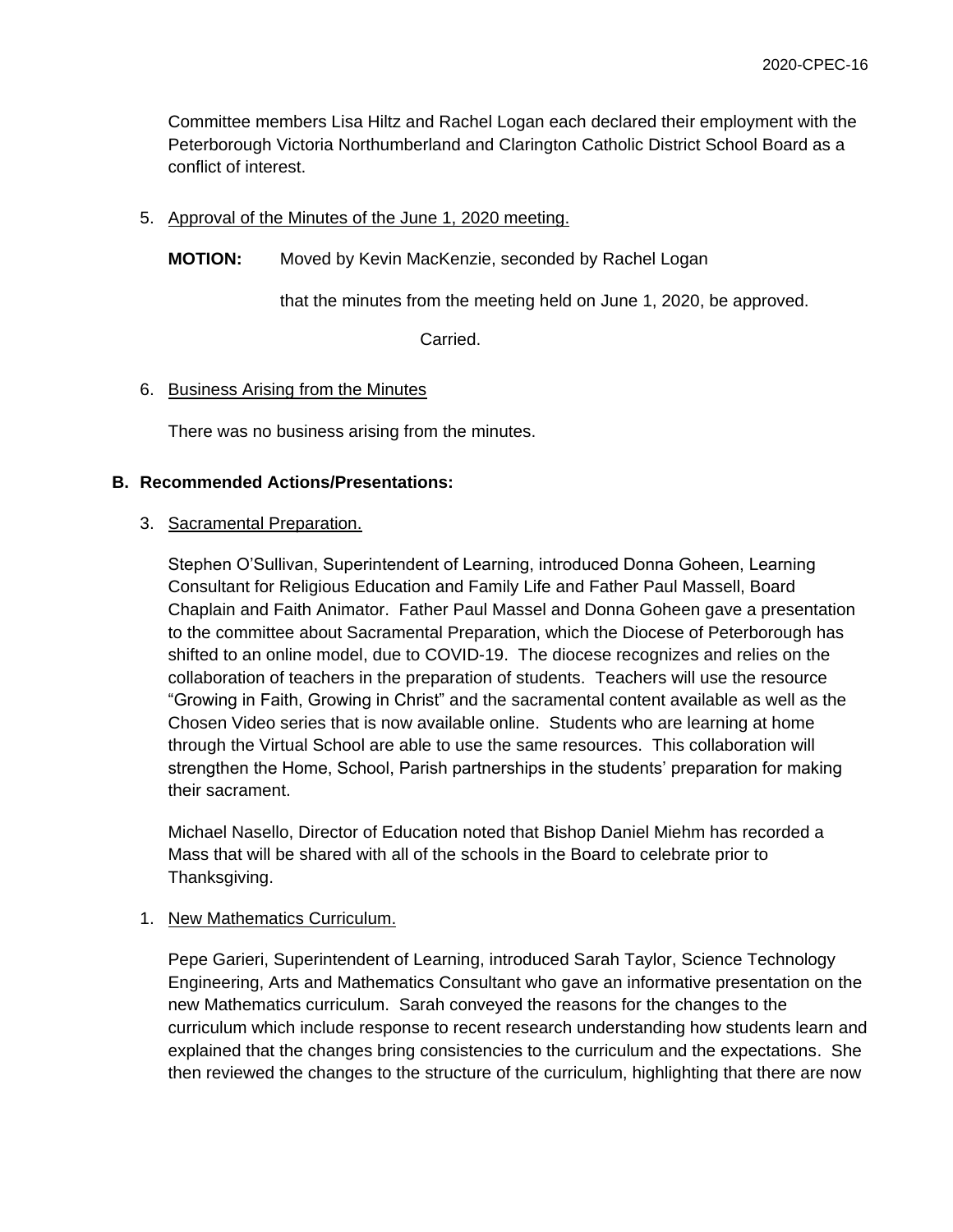six strands for reporting instead of five, which include an overarching group of skills that focuses on social-emotional learning skills and mathematical processes.

The parent resources that are available through the Ministry of Education website were highlighted and the assessment and reporting on the report card was explained.

Following the report, Sara Taylor answered questions from the committee.

# 2. Summer Learning Update.

Superintendent of Learning Tim Moloney introduced Lisa Cole, Principal of Continuing, Adult and Experiential Learning, Lisa Gemmiti-Folz, Principal and Laurie Corrigan, Superintendent of Special Education, who then gave an update on the Summer Learning that took place in July and August, 2020.

Lisa Cole reviewed all of the programs that were offered, including credit recovery, upgrading and expanded elearning courses offered at Virtual Summer School, LINK Coop, Virtual Camp Aim, Ojibwe Language and Cultural Virtual Program, Virtual ESL, and Focus on Youth. Laurie Corrigan and Lisa Gemmiti-Folz then reviewed the continuity of Wellbeing and Special Education Learning programs that took place. Their review informed about the models of delivery and the personnel that were employed to bring special education supports to students. The Summer Transitions program was also reviewed and a video depicting the activities was shared along with the positive outcomes from families. The presenters were available for questions following the presentation.

#### 4. Director's Report on School Reopening and new Virtual School.

Director of Education, Michael Nasello gave a report on the Board's Re-opening Plan and results of the parental survey under the full attendance model. Under the headings of elementary schedules, secondary schedules, teaching and learning, remote learning at St. Thomas Aquinas Catholic Virtual School, cleaning protocols, transportation, health and safety, and technology, the presentation explained practices which have already been determined and implemented and actions yet to be determined. Following his report, Michael Nasello invited and answered questions from the committee.

#### 5. Update and plan for May 2021 CPEC Event.

The Director of Education, Michael Nasello informed the committee of the cancellation of the speaking contract with the WE organization that was planned for the CPEC Event on May 19, 2021. Originally the speaking engagement with Craig Kielburger was to take place in May, 2020 but the restrictions on gatherings forced the postponement by one year. Following the controversy with the organization over the summer, there were concerns with the continuation of the event next spring. The board was able to cancel the contract and receive a full refund.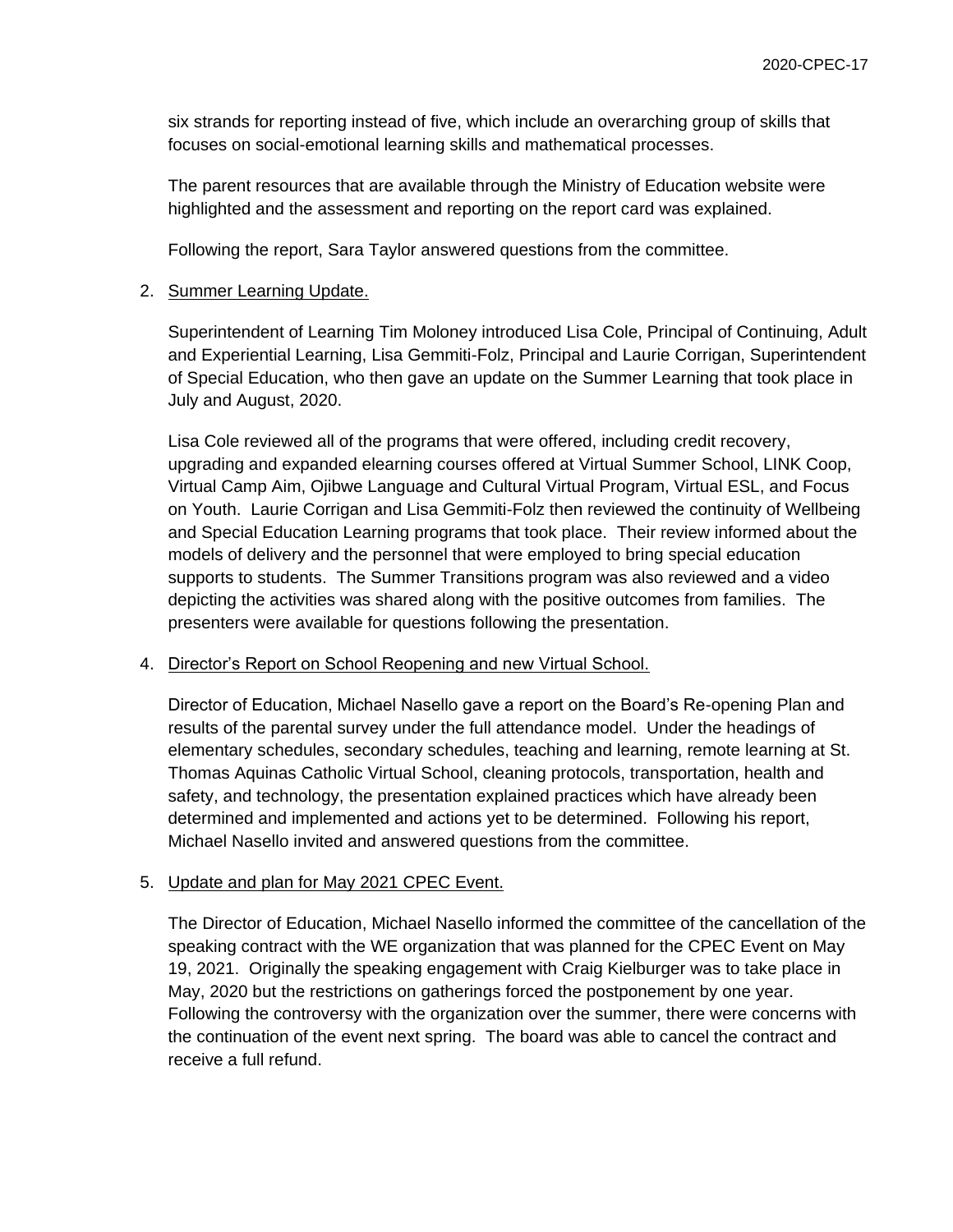The board expressed their gratitude for all of the positive interactions with students over the years with the WE charity organization. A positive response reciprocating the gratitude was received back from Marc Kielburger.

It was noted that the grant funds, since they were not able to be used in the 2019-2020 school year, have been returned to the ministry.

#### 6. Update on Catholic School Councils.

Michael Nasello informed the committee that all students who are in the virtual school and learning from home will remain connected to their originating school. These families stay within their school community and continue to receive communications and are able to be involved in the Catholic School Council from their original school. The virtual school will not have its own Catholic School Council as it could be difficult to have consistency if students shift from learning in-person to online learning and vice-versa.

# **C. Information Items:**

# 1. Committee Member Updates.

Julianne Charette – reported that the beginning of the school year has been a challenge. She will encourage parents to join these meetings as they are being offered online.

Michelle Griepsma – sent greetings to everyone who joined online, it is wonderful to see so many taking part. The Board meetings are now also being conducted in a hybrid model, with some in attendance and able to join online. She also reported that the Board of Trustees is engaged in a search for a new Director of Education and will hopefully have someone in place by January, 2021.

Christine Haffie – reported that her school's Catholic School Council held elections this evening and she will be co-chairing the CSC again at St. Anne with Martha Faulkner.

Kevin MacKenzie – invited everyone to attend the Faith and Equity Meeting on October 22, 2020.

Michelle Flintoff –CSC activity is just getting started at Holy Family. There will be more to report next time.

Rachel Logan – reported that today was the last day for nomination at their school for Catholic School Council. There will be more to report from St. Joseph, Bowmanville as more meetings take place.